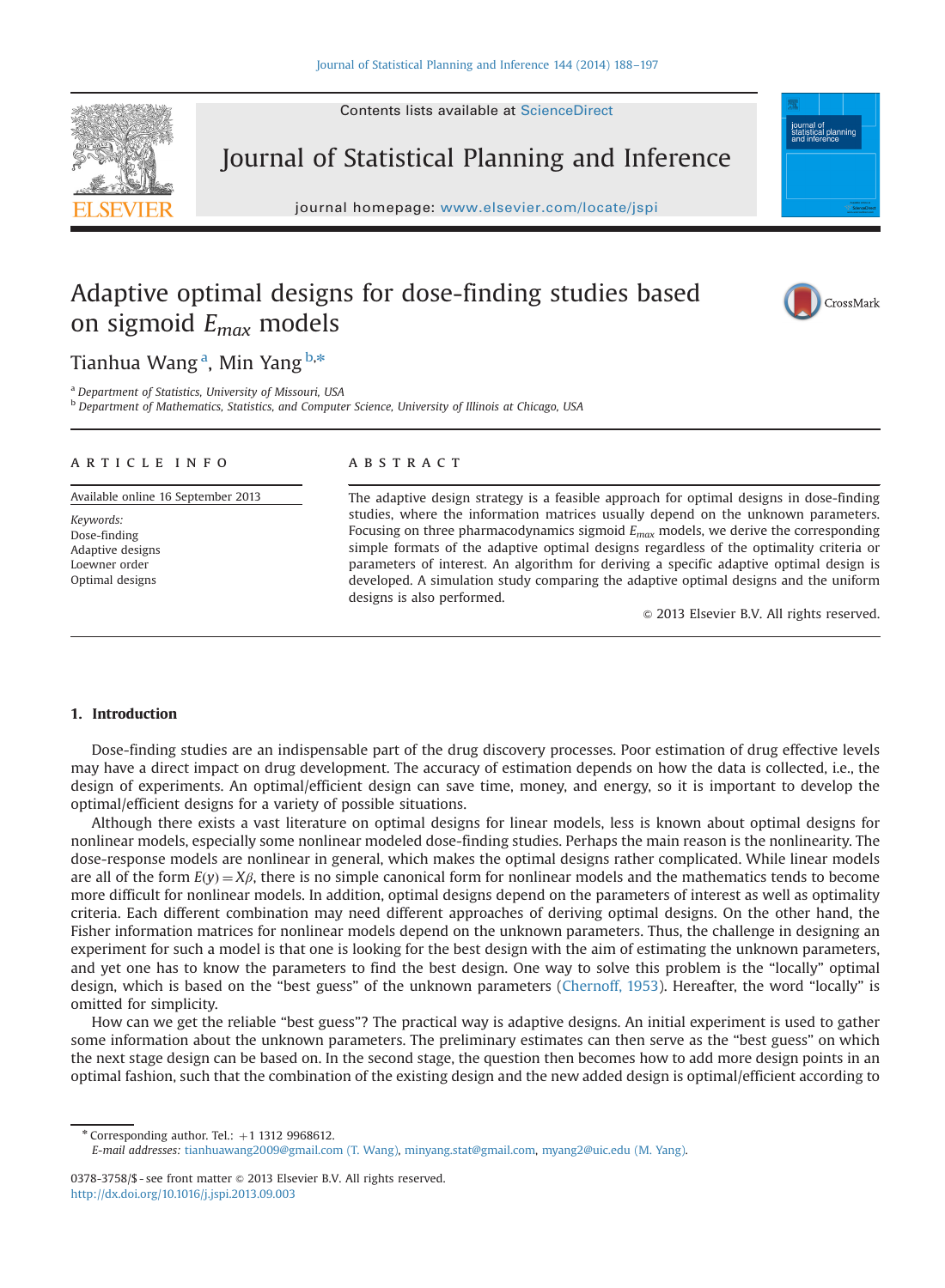"best guess". The process can be carried on to the next stage in the similar fashion. Adaptive optimal designs have been proved to be efficient. In a simulation study, [Maloney et al. \(2007\)](#page-9-0) showed that adaptive designs perform extremely well both when prior information is accurate and inaccurate. [Zamuner et al. \(2010\)](#page-9-0) showed that an adaptive optimal design can provide an efficient experimental design for receptor occupancy studies using positron emission tomography. While adaptive optimal designs continue to gain popularity in biopharmaceutical applications, there is lack of theoretical and systematic work in this field. [Dragalin et al. \(2007\)](#page-9-0) studied three sigmoid  $E_{max}$  models. Focusing on D-optimality, they proposed a procedure of deriving adaptive designs. Their procedure selected the dose levels from the set of all available dose levels which determined in the early phase of drug development. The dose levels are selected by optimizing the sensitivity function. [Leonov and Miller \(2009\)](#page-9-0) studied a slightly simplified  $E_{max}$  model. Once new dose levels are selected, the next dose level is to optimize a new sensitivity function, which is adjusted by adding the previous selected dose levels to the existing design. Also, there are Minimax and Bayesian approaches, which were well developed in the design literature through years. The Minimax approach constructs optimal designs with respect to the minimize the partial maximum variance criterion introduced by [Elfving \(1959\),](#page-9-0) it has been discussed by many authors (see e.g. [Murty, 1971;](#page-9-0) [Torsney and López-Fidalgo, 1995](#page-9-0); [Krafft and Schaefer, 1995](#page-9-0) or [Dette and Studden, 1994](#page-9-0)). The Bayesian design approaches specify probability-measure on the parameters and select any design maximizing the expected value of some function of the information matrix. [Chaloner and Verdinelli \(1995\)](#page-9-0) gave an review paper on Bayesian experimental design, the vast literature on Bayesian design approaches has been introduced in that review paper. Like the sensitivity function approaches, Minimax and Bayesian design approaches may not be the best for a finite number of steps.

As we mentioned before, optimal designs depend on the function of parameters that we are interested in and the chosen optimality criterion. There are many combinations of parameters of interest and optimality criteria. Although we may be able to derive a strategy for a specific combination, this may not be feasible for the practical use of adaptive optimal designs. In this paper, focusing on three different sigmoid  $E_{max}$  models studied in [Dragalin et al. \(2007\)](#page-9-0), we are targeting on a general strategy of deriving adaptive optimal designs regardless of parameters of interest or optimality criteria. Specifically, we derive simple formats of adaptive optimal designs regardless of the optimality criteria or parameters of interest. In addition, we propose an algorithm of deriving a specific optimal design. Utilizing this algorithm, we perform a simulation study, which compares the adaptive optimal designs with uniform designs. It demonstrates that the adaptive optimal designs are highly efficient.

For the lay-out of the remainder of the paper, three pharmacodynamics sigmoid  $E_{max}$  models as well as their corresponding information matrices are introduced in Section 2. The formats of the adaptive optimal designs are presented in [Section 3](#page-2-0). In [Section 4](#page-5-0), the algorithm is introduced followed by the simulation study. [Section 5](#page-8-0) is a short discussion.

#### 2. The models and information matrices

The sigmoid  $E_{max}$  model in pharmacodynamics is to characterize the concentration-response curve (see e.g., [Holford and](#page-9-0) [Sheiner, 1981;](#page-9-0) [MacDougall, 2006](#page-9-0)). This is a logistic model with the mean of the response at a given dose x is

$$
\eta(x,\theta) = \theta_1 + (\theta_2 - \theta_1) \frac{x^{\theta_4}}{x^{\theta_4} + \theta_3^{\theta_4}} \tag{2.1}
$$

Here,  $\theta_1$  is the minimum mean response;  $\theta_2$  is the maximum mean response;  $\theta_3$  is the ED<sub>50</sub>, it is the dose at which the 50% of the maximum mean effect is attained;  $\theta_4$  is the slope parameter, which describes the steepness of the curve. Here  $\theta_2 > \theta_1$ and  $\theta_3 > 0$ . If the  $\theta_4$  is larger, the curve is steeper.

We study the same three models as those in [Dragalin et al. \(2007\)](#page-9-0)

Model 1.  $Y \sim N(\eta(x, \theta), \sigma^2)$  with  $\sigma^2$  constant.

Model 2.  $Y \sim N(\eta(x, \theta), \sigma^2(x, \theta))$  with  $\sigma^2(x, \theta) = \lambda^2[\eta(x, \theta)]^2$ . The coefficient of variation is constant and equals to  $\lambda$ .

Model 3. Y has a Gamma distribution with the shape parameter  $\alpha$  and scale parameter  $\beta$ , where  $\alpha = 1/\lambda^2$  and  $\beta = \lambda^2 \eta(x, \theta)$ . With this parametrization,  $E(Y) = \eta(x, \theta)$ ,  $V(Y) = \lambda^2 \eta^2(x, \theta)$ , and the coefficient of variation is constant and equals to  $\lambda$ .

The corresponding Fisher information matrices have been derived by [Dragalin et al. \(2007\)](#page-9-0). We reproduce the information matrices here using a slightly different format. An exact design can be presented as  $\{(x_i, n_i), i = 1, ..., k\}$ , where  $n_i$  is the number of subjects assigned to design point  $x_i$ . With *n* denoting the total number  $n_i$  is the number of subjects assigned to design point  $x_i$ . With  $n$  denoting the total number of subjects, we have that  $\sum_i n_i = n$ .<br>Since finding an exact optimal design is often a difficult problem, the corresponding a replaced by  $\omega_i$ , is considered. Thus a design can be denoted by  $\xi = \{(x_i, \omega_i), i = 1, ..., k\}$ , where  $\omega_i > 0$  and  $\sum_i \omega_i = 1$ . By standard methods, the information matrix for  $\theta$  under each of the three models has the same format:  $I_{\xi}(\theta) = \sum_{i=1}^{k} \omega_i I(x_i, \theta)$ , where  $I(x_i, \theta)$  is the information matrix at the single point  $x_i$ . The expression of  $I(x, \theta)$  depends on the model we choose.

We first compute the expression of  $\partial \eta(x,\theta)/\partial \theta$ . Let  $c = (x/\theta_3)^{\theta_4}$  then

$$
\frac{\partial \eta(x,\theta)}{\partial \theta} = \left[ \frac{1}{1+c}, \frac{c}{1+c}, \frac{\theta_4(\theta_1 - \theta_2)c}{\theta_3(1+c)^2}, -\frac{(\theta_1 - \theta_2)c\ln(c)}{\theta_4(1+c)^2} \right]^T.
$$
\n(2.2)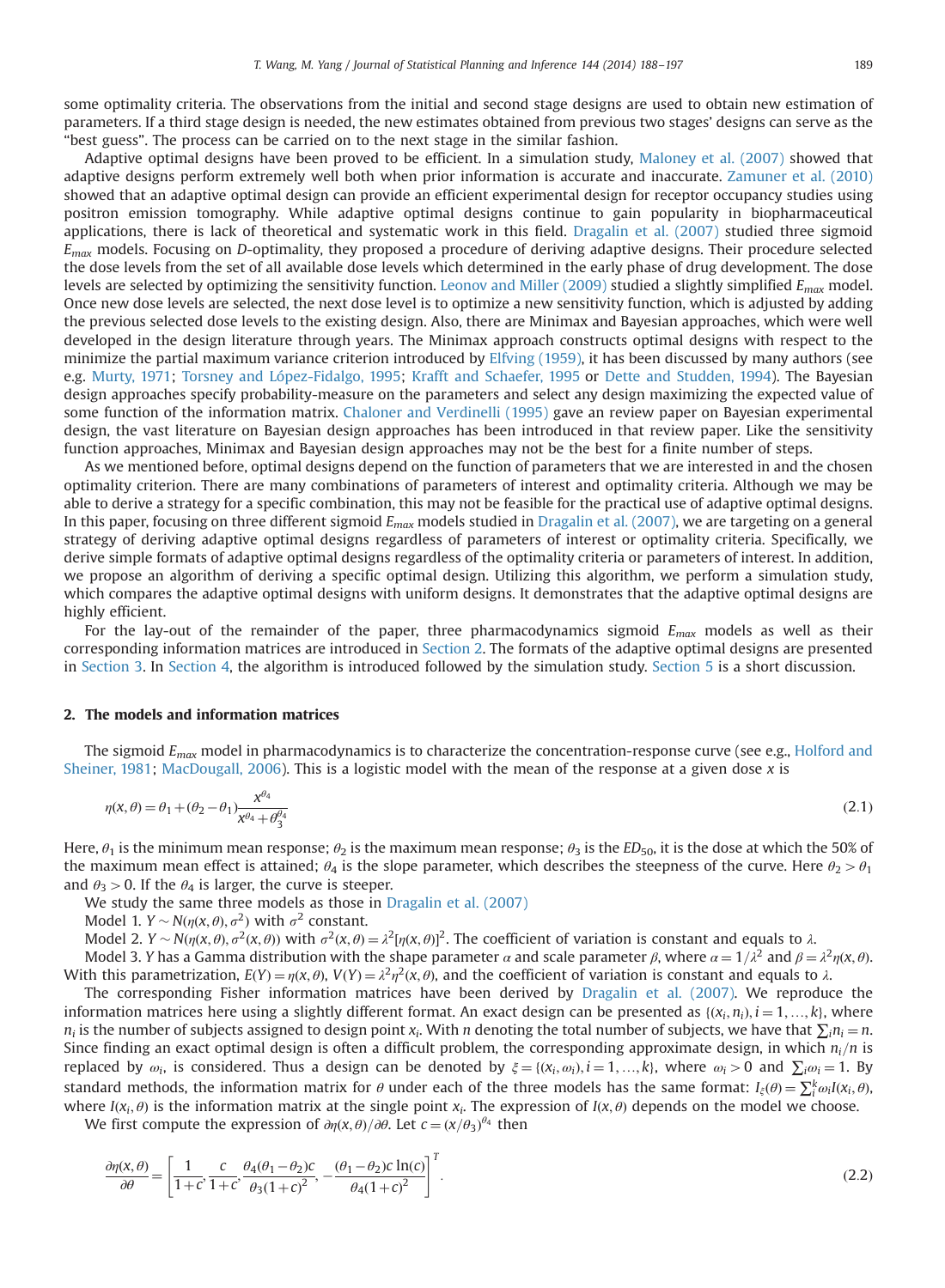<span id="page-2-0"></span>For Model 1, when variance,  $\sigma^2$ , is known (not a design parameter),  $I(x, \theta)$  can be written as

$$
I(x,\theta) = \frac{1}{\sigma^2} \left[ \frac{\partial \eta(x,\theta)}{\partial \theta} \frac{\partial \eta(x,\theta)}{\partial \theta^T} \right].
$$
\n(2.3)

When  $\sigma^2$  is unknown,  $I(x, \theta)$  can be written as

$$
I(x, \theta, \sigma^2) = \frac{1}{\sigma^2} \begin{pmatrix} \frac{\partial \eta(x, \theta)}{\partial \theta} & \frac{\partial \eta(x, \theta)}{\partial \theta} \sigma^T & 0\\ 0 & \frac{1}{2\sigma^2} \end{pmatrix} .
$$
 (2.4)

For Model 2, when the coefficient of variation,  $\lambda$ , is known (not a design parameter),  $I(x, \theta)$  can be written as

$$
I(x,\theta) = \frac{2\lambda^2 + 1}{\lambda^2} \frac{1}{\eta^2(x,\theta)} \left[ \frac{\partial \eta(x,\theta)}{\partial \theta} \frac{\partial \eta(x,\theta)}{\partial \theta^T} \right].
$$
 (2.5)

When  $\lambda$  is unknown,  $I(x, \theta)$  can be written as

$$
I(x, \theta, \lambda) = \begin{pmatrix} \frac{2\lambda^2 + 1}{\lambda^2} & \frac{1}{\eta^2(x, \theta)} \left\{ \frac{\partial \eta(x, \theta)}{\partial \theta} & \frac{\partial \eta(x, \theta)}{\partial \theta} \right\} & \frac{2}{\lambda \eta(x, \theta)} & \frac{\partial \eta(x, \theta)}{\partial \theta} \\ \frac{2}{\lambda \eta(x, \theta)} & \frac{\partial \eta(x, \theta)}{\partial \theta^T} & \frac{2}{\lambda^2} \end{pmatrix}
$$
(2.6)

For Model 3, when the coefficient of variation,  $\lambda$ , is known (not a design parameter),  $I(x, \theta)$  can be written as

$$
I(x,\theta) = \frac{1}{\lambda^2} \frac{1}{\eta^2(x,\theta)} \left[ \frac{\partial \eta(x,\theta)}{\partial \theta} \frac{\partial \eta(x,\theta)}{\partial \theta^T} \right].
$$
\n(2.7)

When $\lambda$ is unknown, the Fisher information matrix for a single point  $x$  is

$$
I(x, \theta, \lambda) = \begin{pmatrix} \frac{1}{\lambda^2} & \frac{1}{\eta^2(x, \theta)} \left\{ \frac{\partial \eta(x, \theta)}{\partial \theta} & \frac{\partial \eta(x, \theta)}{\partial \theta^T} \right\} & 0 \\ 0 & -\frac{4}{\lambda^2} \left( \frac{1}{\lambda^2} - \frac{1}{\lambda^4} \psi \left( \frac{1}{\lambda^2} \right) \right) \end{pmatrix}.
$$
 (2.8)

where  $\psi$  is the trigamma function.

## 3. Structure of optimal designs

As we discuss earlier, optimal designs depend on the optimality criteria and the parameters of interest. It is unlikely that we could find a design which is best among all criteria and any parameters of interest. However, it is well-known that, for two designs  $\xi_1$  and  $\xi_2$ , if the information matrix of  $\xi_1$  ( $I(\xi_1)$ ) dominates that of  $\xi_2$ , i.e.,  $I(\xi_1) \geq I(\xi_2)$  under the Loewner ordering, then  $\xi_1$  is not inferior to  $\xi_2$ , regardless of the choices of criteria or parameters of interest. If we can identify a subclass of designs with a simple format, so that for any given design  $\xi$  outside of the subclass, there exists a design  $\xi^*$  in that subclass with  $I_{\xi^*} \geq I_{\xi}$ , then we can focus on the designs in that subclass. This will greatly simplify the searching of optimal designs both analytically and numerically.

This approach can be directly applied to adaptive experiments. In an adaptive design, the next stage design depends on the estimation of parameters from the previous stages, which are random variables. Thus the new added design points are also random variables. They are conditionally independent (given specific values of parameters estimation) rather than independent. It is in general very complicated, perhaps even impossible, to derive the explicit form of the true information matrix. [Silvey \(1980\)](#page-9-0) suggested to use the working information matrix computed by ignoring the dependence instead of the true information matrix. Such strategy is commonly used in the adaptive design literature. If  $\xi_1$  denotes the design used so far and  $\xi_2$  is the design to be used at the next stage, then the total information matrix is  $I_{\xi_1} + I_{\xi_2}$ . Since the first matrix is fixed, if for any given design  $\xi_2$ , there exists a design  $\xi_2^*$  in that subclass with  $I_{\xi_2^*} \geq I_{\xi_2}$ , then we have  $I_{\xi_1} + I_{\xi_2} = I_{\xi_1} + I_{\xi_2}$ . Therefore, we<br>can exist fact an the designs in that subclass We s can again focus on the designs in that subclass. We can implement this strategy by considering the structure of the information matrix.

For a nonlinear regression model, suppose the information matrix of a design  $\xi = \{(\omega_i, x_i), i = 1, ..., n\}$  can be written as

$$
I_{\xi}(\theta) = P(\theta) \left( \sum_{i=1}^{n} \omega_i C(\theta, c_i) \right) P(\theta)^T.
$$
\n(3.1)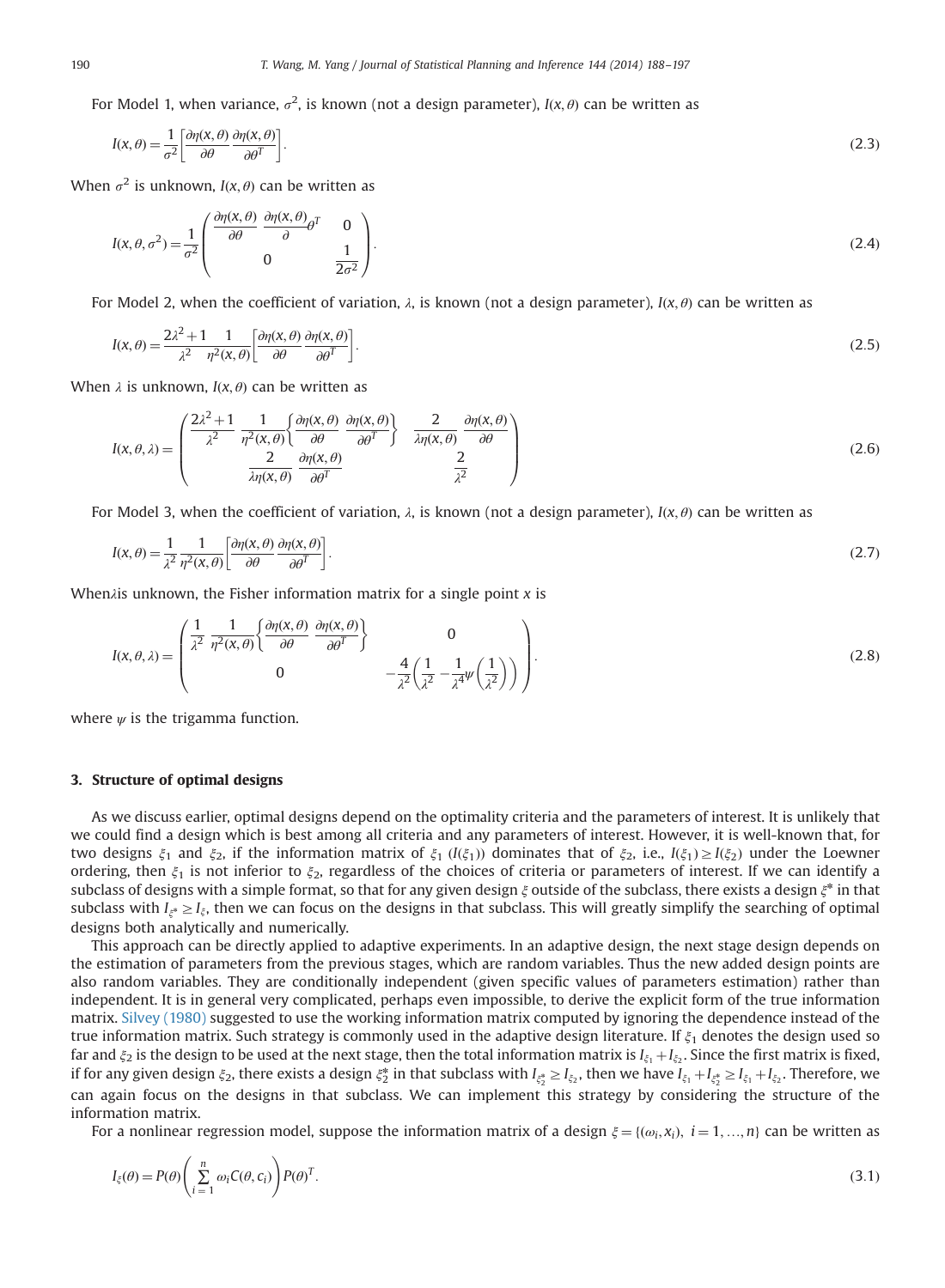<span id="page-3-0"></span>Here  $P(\theta)$  is a matrix that depends on  $\theta$  only and

$$
C(\theta, c_i) = \begin{pmatrix} \Psi_{11}(c_i) & \Psi_{12}(c_i) & \dots & \Psi_{1p}(c_i) \\ \Psi_{12}(c_i) & \Psi_{22}(c_i) & \dots & \Psi_{2p}(c_i) \\ \vdots & \vdots & \ddots & \vdots \\ \Psi_{1p}(c_i) & \Psi_{2p}(c_i) & \dots & \Psi_{pp}(c_i) \end{pmatrix},
$$
\n(3.2)

where  $c_i$  is a function  $x_i$  and  $\theta$  and  $c_i \in [A, B]$ . Rename all linear independent  $\Psi_{lt}$ ,  $1 \le l \le t \le p$  to  $\Psi_1, ..., \Psi_k$  such that (i)  $\Psi_k$  is one of  $\Psi_{ll}$ ,  $1 \leq l \leq p$  and (ii) there is no  $\Psi_{lt} = \Psi_k$  for  $l < t$ . If there exists a design  $\tilde{\xi} = \{(\tilde{\omega}_j, \tilde{x}_j), j = 1, ..., \tilde{n}\}$ , such that

$$
\sum_{i}^{n} \omega_{i} \Psi_{l}(c_{i}) = \sum_{j}^{n} \tilde{\omega}_{j} \Psi_{l}(\tilde{c}_{j}), \quad l = 1, ..., k - 1
$$
\n(3.3)

and

$$
\sum_{i}^{n} \omega_i \Psi_k(c_i) < \sum_{j}^{\tilde{n}} \tilde{\omega}_j \Psi_k(\tilde{c}_j),\tag{3.4}
$$

then clearly  $I_{\xi}(\theta) \leq I_{\xi}(\theta)$ .<br>For any design  $\xi$  how

For any design  $\xi$ , how can we find  $\xi$  with a simple format? [Yang \(2010\)](#page-9-0) gives a sufficient condition for deriving such a subclass of designs. Assume that (i)  $\Psi_1, ..., \Psi_k$  are infinitely differentiable; (ii)  $f_{ll}$  has no zero value on [A,B]. Here,  $f_{lt}$ ,  $1 \le t \le k$ ;  $t \le l \le k$  are defined as follows:

$$
f_{l,t}(c) = \begin{cases} \Psi'_l(c), & t = 1, l = 1, ..., k \\ \left(\frac{f_{l,t-1}(c)}{f_{t-1,t-1}(c)}\right)', & 2 \le t \le k, \ t \le l \le k. \end{cases}
$$
\n(3.5)

The computations of  $f_{lt}$  can be viewed as the following lower triangular matrix.

$$
\begin{pmatrix}\nf_{1,1} = \mathbf{Y}'_1 \\
f_{2,1} = \mathbf{Y}'_2 & f_{2,2} = \left(\frac{f_{2,1}}{f_{1,1}}\right) \\
f_{3,1} = \mathbf{Y}'_3 & f_{3,2} = \left(\frac{f_{3,1}}{f_{1,1}}\right) & f_{3,3} = \left(\frac{f_{3,2}}{f_{2,2}}\right) \\
f_{4,1} = \mathbf{Y}'_4 & f_{4,2} = \left(\frac{f_{4,1}}{f_{1,1}}\right) & f_{4,3} = \left(\frac{f_{4,2}}{f_{2,2}}\right) & f_{4,4} = \left(\frac{f_{4,3}}{f_{3,3}}\right) \\
\vdots & \vdots & \vdots\n\end{pmatrix}
$$

The  $(t+1)$ th column is obtained from the tth column. The lth  $(l \geq t+1)$  element of the  $(t+1)$ th column is the derivative of the ratio between the lth and the tth element of the tth column.

Let  $F(c) = \prod_{i=1}^{k} f_{l,i}(c), c \in [A, B]$ . [Yang \(2010\)](#page-9-0) showed that for any given design  $\xi$ , there exists a design  $\xi$ , such that  $I_{\xi} \leq I_{\xi}$ . Here, the number of support points of  $\xi$  depends on different situations. We refer readers to Theorem 2 of [Yang \(2010\)](#page-9-0) for details.

With this approach, we are ready to present our first result.

**Theorem 1.** Under Model1, i.e., normal linkage models with constant variance  $\sigma^2$ , in the continuous design space [A, B], for an arbitrary design ξ, there exists a design ξ with at most four support points such that I<sub>ξ</sub>(θ)  $\leq$  I<sub>ξ</sub>(θ) regardless of  $\sigma^2$  being known or<br>unknown unknown.

**Proof.** Because of the structures of information matrices  $(2.3)$  and  $(2.4)$ , it is clear that if the conclusion holds when variance is known, then the same conclusion also holds when variance is unknown. So we only consider the case when variance is known. By some routine algebra, the Fisher information matrix,  $(2.3)$ , can be written as  $(3.1)$  with

$$
P(\theta) = \frac{1}{\sigma} \begin{pmatrix} 0 & 1 & 0 & 0 \\ 1 & -1 & 0 & 0 \\ 0 & \frac{\theta_4(\theta_1 - \theta_2)}{\theta_3} & -\frac{\theta_4(\theta_1 - \theta_2)}{\theta_3} & 0 \\ 0 & 0 & 0 & -\frac{\theta_1 - \theta_2}{\theta_4} \end{pmatrix}
$$
(3.6)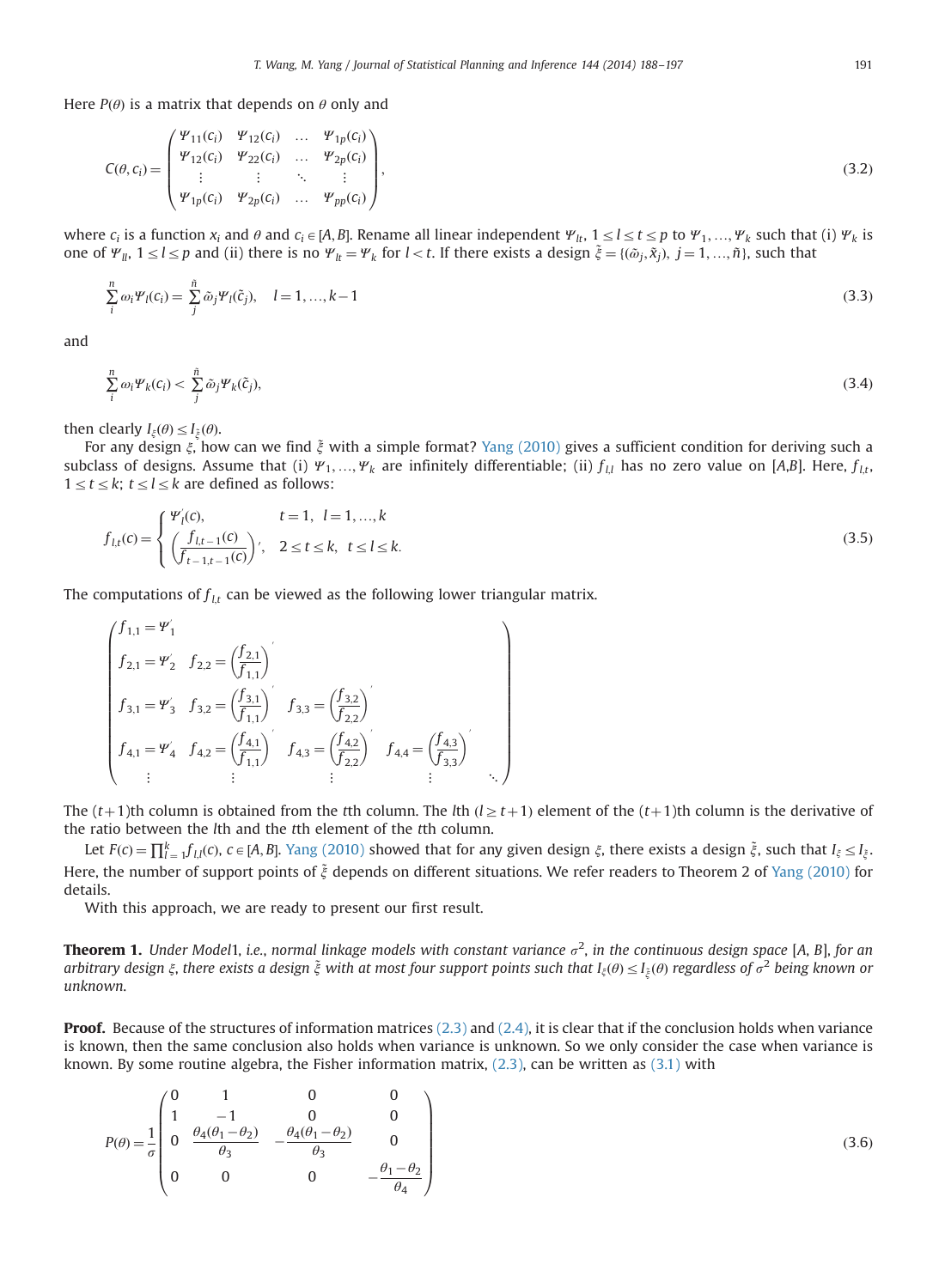<span id="page-4-0"></span>and

$$
C(\theta, c_i) = \begin{pmatrix} 1 & \frac{1}{1+c_i} & \frac{1}{(1+c_i)^2} & \frac{c_i \log(c_i)}{(1+c_i)^2} \\ \frac{1}{1+c_i} & \frac{1}{(1+c_i)^2} & \frac{1}{(1+c_i)^3} & \frac{c_i \log(c_i)}{(1+c_i)^3} \\ \frac{1}{(1+c_i)^2} & \frac{1}{(1+c_i)^3} & \frac{1}{(1+c_i)^4} & \frac{c_i \log(c_i)}{(1+c_i)^4} \\ \frac{c_i \log(c_i)}{(1+c_i)^2} & \frac{c_i \log(c_i)}{(1+c_i)^3} & \frac{c_i^2 \log^2(c_i)}{(1+c_i)^4} \end{pmatrix}
$$
(3.7)

Here,  $c_i = (x_i/\theta_3)^{\theta_4}$ . Let  $\Psi_1(c) = 1/(1+c)^4$ ,  $\Psi_2(c) = 1/(1+c)^3$ ,  $\Psi_3(c) = c \log(c)/(1+c)^4$ ,  $\Psi_4(c) = 1/(1+c)^2$ ,  $\Psi_5(c) = c \log(c)/(1+c)^4$  $\left( \frac{(1+c)^3}{2}, \frac{\psi_6(c)}{2} \right) = \frac{1}{1+c}, \frac{\psi_7(c)}{2c} \frac{c \log(c)}{(1+c)^2}, \text{ and } \frac{\psi_8(c)}{2c} = \frac{c^2 \log^2(c)}{(1+c)^4}.$  We can verify that the corresponding  $f = \frac{4}{(1+c)^5} \frac{1}{f} = \frac{3}{1+c^2} \frac{c}{(1+c)^2} \frac{1}{c^2} = \frac{2c}{1+c^2} \frac{1}{c^2} \frac{1}{c^2} =$  $f_{1,1} = -4/(1+c)^5$ ,  $f_{2,2} = \frac{3}{4}$ ,  $f_{3,3} = 3c+1/3c^2$ ,  $f_{4,4} = 4c(3c+2)/(3c+1)^2$ ,  $f_{5,5} = (9c^3+15c^2+7c+1)/(c^2(3c+2)^2$ ,  $f_{6,6} = 9c(3c+2)/(3c+2)^2$  $(9c^2 + 6c + 1)$ ,  $f_{7,7} = (3c + 1)/3c^2$ , and  $f_{8,8} = 2/3c^2$ . Notice that  $c > 0$ , which implies that  $F(c) < 0$ . Thus the conclusion follows by Theorem 2 of  $\sqrt{2}n\pi$  (2010) by Theorem 2 of [Yang \(2010\)](#page-9-0).  $\Box$ 

Although the information matrices of Model 2, [\(2.5\)](#page-2-0) and [\(2.6\)](#page-2-0), are similar to their counterparts of Model 1, the additional term,  $1/n^2(x, \theta)$ , makes it difficult to study the properties of  $f_{ll}$  and  $F(c)$  due to their cumbersome expression. [Dette and Melas](#page-9-0) [\(2011\)](#page-9-0) generalized [Yang \(2010\)](#page-9-0)'s result and their result could address this issue. They showed that if one of the following conditions holds

$$
\{1, \Psi_1, ..., \Psi_{k-1}\} \quad \text{and} \quad \{1, \Psi_1, ..., \Psi_{k-1}, \Psi_k\} \quad \text{form Chebyshev systems,} \tag{3.8}
$$

or

$$
\{1, \Psi_1, ..., \Psi_{k-1}\} \text{ and } \{1, \Psi_1, ..., \Psi_{k-1}, -\Psi_k\} \text{ form Chebyshev systems,}
$$
\n(3.9)

then for any arbitrary design  $\xi$ , there exists  $\tilde{\xi}$ , such that [\(3.3\)](#page-3-0) and [\(3.4\)](#page-3-0) hold. Consequently,  $I_{\xi}\leq I_{\tilde{\xi}}$ . The format of  $\tilde{\xi}$  depends on the situation and has the same format as that in the preceding approach. In fact,  $F(c) > 0$  for all  $c \in [A, B]$  is a sufficient condition that (3.8) holds while  $F(c) < 0$  for all  $c \in [A, B]$  is a sufficient condition that (3.9) holds.

Following [Karlin and Studden \(1966\),](#page-9-0)  $\{1, \Psi_1, ..., \Psi_{k-1}, \Psi_k\}$  is a Chebyshev system if

$$
\begin{vmatrix}\n1 & 1 & \dots & 1 \\
\Psi_1(z_0) & \Psi_1(z_1) & \dots & \Psi_1(z_k) \\
\vdots & \vdots & \ddots & \vdots \\
\Psi_k(z_0) & \Psi_k(z_1) & \dots & \Psi_k(z_k)\n\end{vmatrix}
$$
\n(3.10)

is strictly positive whenever  $A \le z_0 < z_1 < \cdots < z_k \le B$ .

Clearly, the sign of (3.10) remains fixed if we multiply each function of  $\{1, \Psi_1, ..., \Psi_{k-1}, \Psi_k\}$  by a positive function, say G.<br>Some problems it is more convenient to study the Chebyshey system property of (C. C.W. C. C For some problems, it is more convenient to study the Chebyshev system property of {G, G $\mathcal{Y}_1, ..., \mathcal{GP}_{k-1}, \mathcal{GP}_k$ } instead of that of the chebyshev system property of {G, G $\mathcal{Y}_1, ..., \mathcal{GP}_{k-1}, \mathcal{GP}_k$ } instead of that of  $\{1, \Psi_1, ..., \Psi_{k-1}, \Psi_k\}.$ 

**Theorem 2.** Under Model 2, i.e., normal linkage models with constant coefficient of variation  $\lambda$ , in the continuous design space [A,B], for an arbitrary design  $\xi$ , there exists a design  $\xi$  with at most four support points such that  $I_{\xi}(\theta) \leq I_{\xi}(\theta)$  regardless  $\lambda$  being<br>known or unknown known or unknown.

**Proof.** We first consider the case when  $\lambda$  is known. By some routine algebra, the Fisher information matrix, [\(2.5\)](#page-2-0), can be written as [\(3.1\)](#page-2-0) with

$$
P(\theta) = \sqrt{\frac{2\lambda^2 + 1}{\lambda^2}} \begin{pmatrix} 0 & 1 & 0 & 0 \\ \frac{1}{\theta_2} & -\frac{\theta_1}{\theta_2} & 0 & 0 \\ 0 & \frac{\theta_4(\theta_1 - \theta_2)}{\theta_3} & -\frac{\theta_4(\theta_1 - \theta_2)}{\theta_3} & 0 \\ 0 & 0 & 0 & -\frac{\theta_1 - \theta_2}{\theta_4} \end{pmatrix}
$$
(3.11)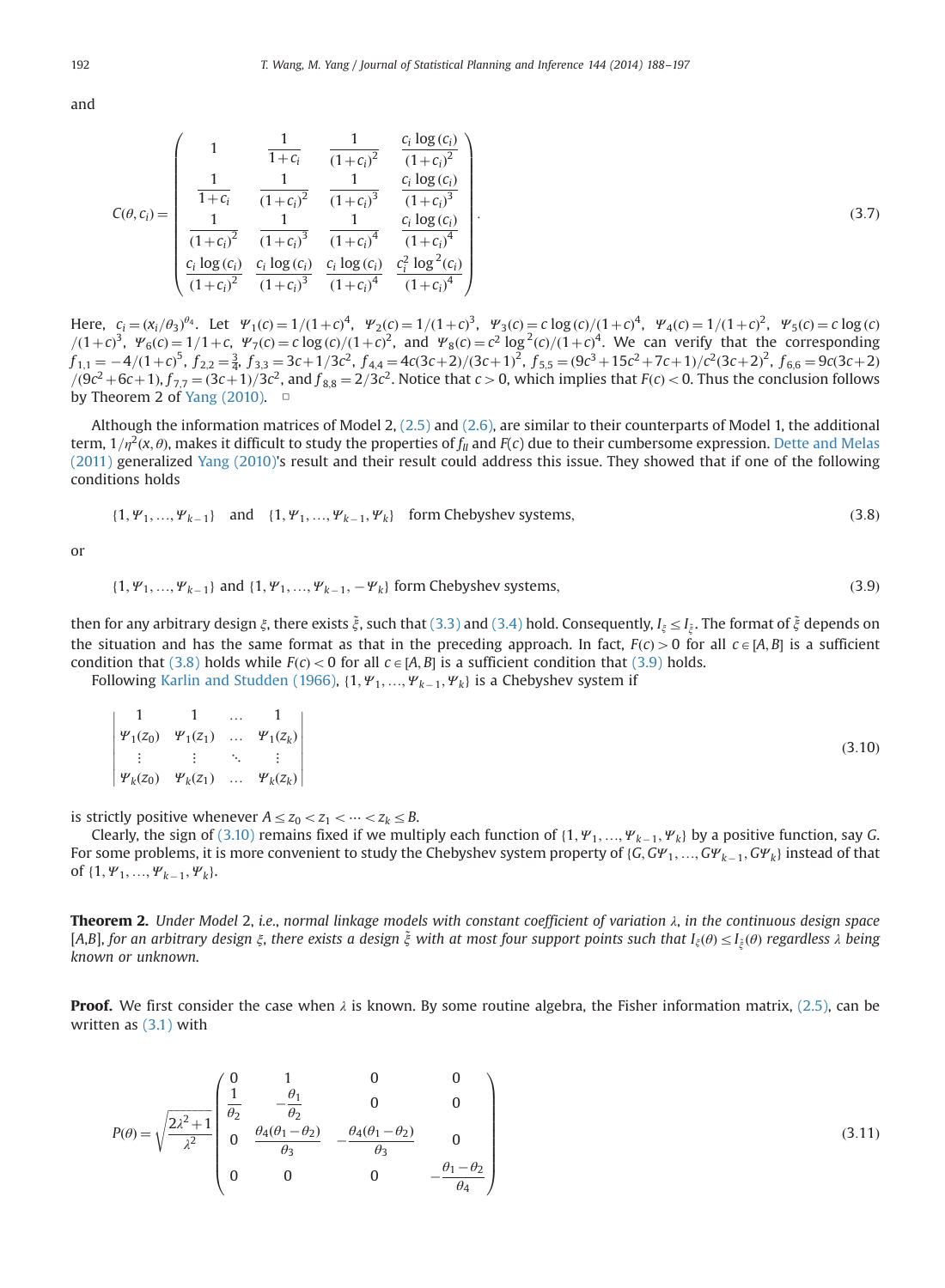<span id="page-5-0"></span>and

$$
C(\theta, c_i) = \begin{pmatrix} 1 & \frac{1}{\theta_1 + \theta_2 c_i} & \frac{1}{(1+c_i)(\theta_1 + \theta_2 c_i)} & \frac{c_i \log(c_i)}{(1+c_i)(\theta_1 + \theta_2 c_i)} \\ \frac{1}{\theta_1 + \theta_2 c_i} & \frac{1}{(\theta_1 + \theta_2 c_i)^2} & \frac{1}{(1+c_i)(\theta_1 + \theta_2 c_i)^2} & \frac{c_i \log(c_i)}{(1+c_i)(\theta_1 + \theta_2 c_i)^2} \\ \frac{1}{(1+c_i)(\theta_1 + \theta_2 c_i)} & \frac{1}{(1+c_i)(\theta_1 + \theta_2 c_i)^2} & \frac{1}{(1+c_i)^2(\theta_1 + \theta_2 c_i)^2} & \frac{c_i \log(c_i)}{(1+c_i)^2(\theta_1 + \theta_2 c_i)^2} \\ \frac{c_i \log(c_i)}{(1+c_i)(\theta_1 + \theta_2 c_i)} & \frac{c_i \log(c_i)}{(1+c_i)^2(\theta_1 + \theta_2 c_i)^2} & \frac{c_i \log^2(c_i)}{(1+c_i)^2(\theta_1 + \theta_2 c_i)^2} \end{pmatrix}
$$
(3.12)

Here,  $c_i = (x_i/\theta_3)^{\theta_4}$ . It can be shown that  $1/(1+c)(\theta_1+\theta_2c)$  is a linear combination of  $1/(\theta_1+\theta_2c)^2$  and  $1/(1+c)(\theta_1+\theta_2c)^2$ . Let  $\psi_{\theta}(c) = 1/(1+c)^2(\theta_1+\theta_2c)^2$  w<sub>c</sub>(c) =  $1/\theta_2$  +  $\theta_3c^2$  =  $\psi_{\theta}(c) = 1/(\theta_1+\theta_2c)^$  $\Psi_1(c) = 1/(1+c)^2(\theta_1+\theta_2c)^2$ ,  $\Psi_2(c) = 1/(1+c)(\theta_1+\theta_2c)^2$ ,  $\Psi_3(c) = c \log(c)/(1+c)^2(\theta_1+\theta_2c)^2$ ,  $\Psi_4(c) = 1/(\theta_1+\theta_2c)^2$ ,  $\Psi_5(c) = c \log(c)/(1+c)^2(\theta_1+\theta_2c)^2$ ,  $\Psi_5(c) = c \log(c)/(1+c)^2(\theta_1+\theta_2c)^2$ c log(c)/ $(1+c)(\theta_1+\theta_2c)^2$ ,  $\Psi_6(c)=1/(\theta_1+\theta_2c)$ ,  $\Psi_7(c)=c\log(c)/(1+c)(\theta_1+\theta_2c)$ , and  $\Psi_8(c)=c^2\log^2(c)/(1+c)^2(\theta_1+\theta_2c)^2$ . Direct computation shows that the corresponding  $f_{ll}$  is cumbersome and difficult to handle.

Let  $G = (1+c)^2(\theta_1+\theta_2c)^2$ . As we discuss earlier, it is sufficient to study the Chebyshev system property of the following system

$$
\{(1+c)^2(\theta_1+\theta_2c)^2, 1, 1+c, c\log(c), (1+c)^2, c(1+c)\log(c), (1+c)^2(\theta_1+\theta_2c), c(1+c)(\theta_1+\theta_2c)\log(c), c^2\log^2(c)\}.
$$
 (3.13)

By using row reduction of a matrix (i.e. multiplying a row by a constant, switching two rows or adding constant times a row to another row) and the fact both  $\theta_1$  and  $\theta_2$  are positive, the Chebyshev system property of (3.13) is equivalent to that of the following system

$$
\{1, c, c \log(c), c^2, c^2 \log(c), c^3, c^3 \log(c), -c^4, c^2 \log^2(c)\}.
$$
\n(3.14)

Now we can compute the corresponding  $f_{ll}$  for the new  $\tilde{\Psi}_1(c) = c$ ,  $\tilde{\Psi}_2(c) = c \log(c)$ ,  $\tilde{\Psi}_3(c) = c^2$ ,  $\tilde{\Psi}_4(c) = c^2 \log(c)$ ,  $\tilde{\Psi}_5(c) = c^3$ ,  $\tilde{\Psi}_6(c) = c^3 \log(c), \ \tilde{\Psi}_7(c) = -c^4$ , and  $\tilde{\Psi}_8(c) = c^2 \log^2(c)$ . We can verify that the corresponding  $f_{1,1} = 1$ ,  $f_{2,2} = 1/c$ ,  $f_{3,3} = 2$ ,  $f_{4,4} = 1/x$ ,  $f_{5,5} = 6$ ,  $f_{6,6} = 1/c$ ,  $f_{7,7} = -12$ , and  $f_{8,8} = 1/18c^3$ . Since  $c > 0$ , we have  $F(c) < 0$ . This implies that [\(3.9\)](#page-4-0) holds. Our conclusion follows by Theorem 2.1 of Dotto and Molas (2011). conclusion follows by Theorem 3.1 of [Dette and Melas \(2011\)](#page-9-0).

Now, we consider the case when  $\lambda$  is unknown. For an arbitrary design  $\xi = \{(\omega_i, x_i), i = 1, ..., n\}$ , there exists a design  $\tilde{\xi} = \{(\tilde{\omega}_j, \tilde{x}_j), j = 1, ..., 4\}$  such that  $I_{\xi}(\theta) \leq I_{\xi}(\theta)$  for information matrix [\(2.5\).](#page-2-0) From [\(2.6\),](#page-2-0) the information matrix when  $\lambda$  is unknown it is sufficient to show that unknown, it is sufficient to show that

$$
\sum_{i=1}^{n} \omega_{i} \frac{1}{\eta(\mathbf{x}_{i}, \theta)} \frac{\partial \eta(\mathbf{x}_{i}, \theta)}{\partial \theta^{T}} = \sum_{j=1}^{4} \tilde{\omega}_{j} \frac{1}{\eta(\tilde{\mathbf{x}}_{j}, \theta)} \frac{\partial \eta(\tilde{\mathbf{x}}_{j}, \theta)}{\partial \theta^{T}}.
$$
\n(3.15)

Direct computation shows that

$$
\frac{1}{\eta(\mathbf{x},\theta)}\frac{\partial\eta(\mathbf{x},\theta)}{\partial\theta} = \left[\frac{1}{\theta_1 + \theta_2 c}, \frac{c}{\theta_1 + \theta_2 c}, \frac{\theta_4(\theta_1 - \theta_2)c}{\theta_3(1 + c)(\theta_1 + \theta_2 c)}, -\frac{(\theta_1 - \theta_2)c\ln(c)}{\theta_4(1 + c)(\theta_1 + \theta_2 c)}\right]^T
$$
(3.16)

with the same transformation on  $c = (x/\theta_3)^{\theta_4}$ . The first component of (3.16) is  $\Psi_6(c)$ , the second component is linear<br>transformation of  $\Psi_6(c)$  the third component is a linear combination of  $\Psi_6(c)$  and  $\Psi_6(c)$  a transformation of  $\Psi_6(c)$ , the third component is a linear combination of  $\Psi_2(c)$  and  $\Psi_4(c)$ , and the last component is proportional to  $\Psi_7(c)$ . Notice that [\(3.3\)](#page-3-0) holds for  $\Psi_1(c), ..., \Psi_7(c)$ . This implies that (3.15) holds. Thus, the conclusion follows. □

Although Model 3 involves a distribution other than normal distribution, its information matrices, [\(2.7\)](#page-2-0) and [\(2.8\)](#page-2-0), are similar to the information matrix [\(2.5\)](#page-2-0) of Model 2 when  $\lambda$  is known. A design determines the information matrices through the expression  $1/n^2(x,\theta)(\partial \eta(x,\theta)/\partial \theta)(\partial \eta(x,\theta)/\partial \theta^T)$ , the same way as that of Model 2 when  $\lambda$  is known. Thus, the conclusion of [Theorem 2](#page-4-0) can be immediately extended to Model 3.

**Theorem 3.** Under Model3, i.e., Gamma linkage models with constant coefficient of variation  $\lambda$ , in the continuous design space [A,B], for an arbitrary design  $\xi$ , there exists a design  $\xi$  with at most four support points such that  $I_{\xi}(\theta) \leq I_{\xi}(\theta)$  regardless  $\lambda$  being<br>known or unknown known or unknown.

#### 4. Simulation studies

With [Theorems 1, 2, and 3](#page-3-0) we can focus on a subclass of designs with a simple format for any optimal design. But we still need to determine the four design points and their corresponding weights. How to derive a specific optimal design? With the complicated information structure, it could be rather difficult to derive an analytical solution, if not impossible. Although numerical solution is in general feasible, with total seven variables to be determined, the computation is rather complicated.

Since deriving a numerical optimal design is reduced to maximization of a function of a few arguments, some standard methods from Matlab or R usually have some limitations. They often stuck at a local minimum/maximization and failed to find a global minimum/maximum solution, especially when the optimized functions are complicated. The local solutions are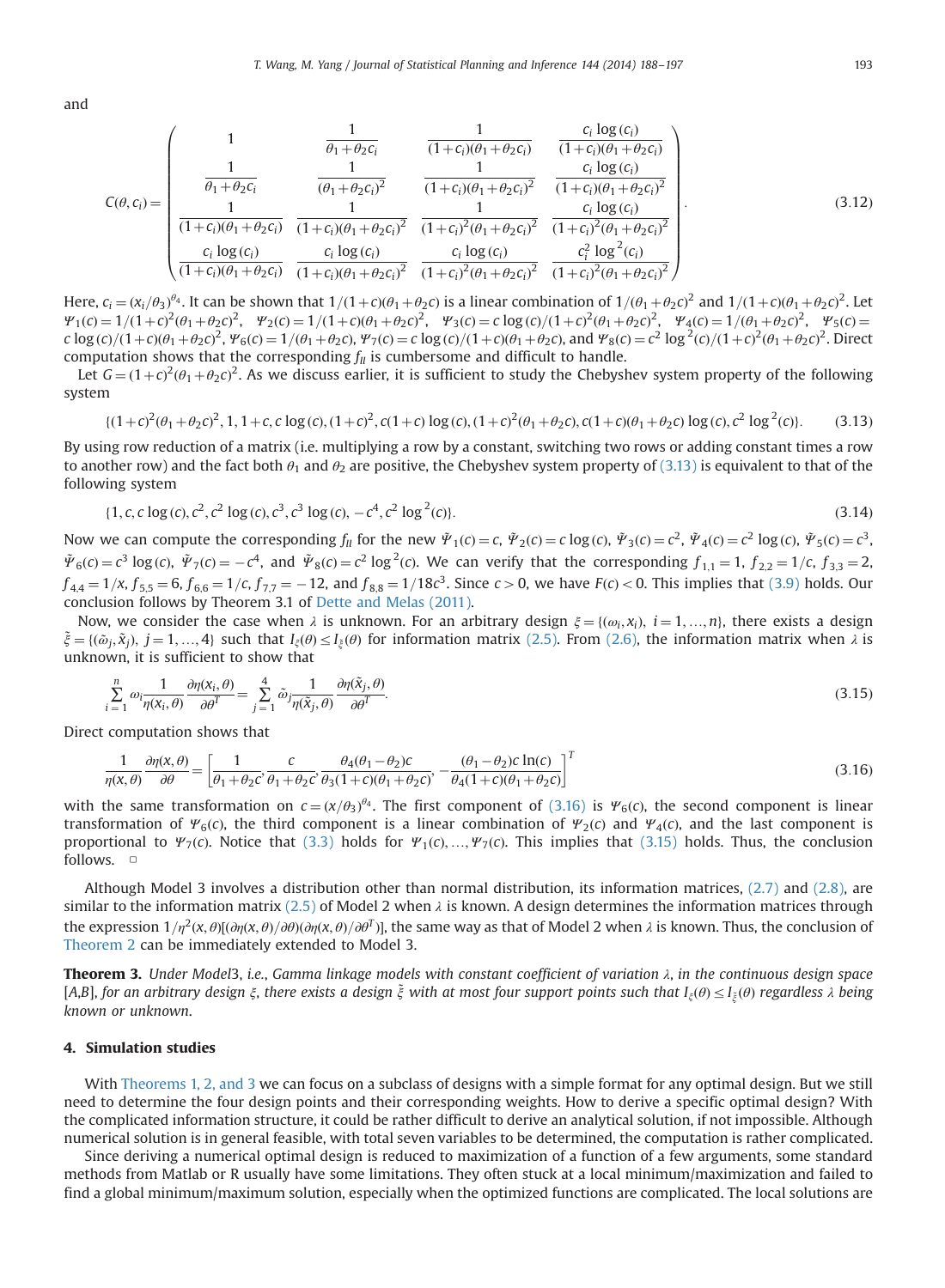<span id="page-6-0"></span>not usually optimal designs. Given that our log-likelihood functions in our examples are complicated functions with 7 arguments (four design points and three weights), it might be rather difficult to find the true optimal designs with standard methods from Matlab or [Stufken and Yang \(2012\)](#page-9-0) provided an algorithm of deriving optimal designs. Although their approach is for one-stage design, their approach can be extended for adaptive designs. The main idea of their approach is using adaptive grid search, which starts with a coarse grid that is made increasing finer in later stages. At each stage we identify the best design based on the grid at that stage. For the next stage, a finer grid is restricted to neighborhoods of the best support points found at the current stage. The search continues until a specified accuracy for the design points is reached. For a given design support, the corresponding optimal weights are determined through solving a few nonlinear equations. We refer readers to Theorems 5 and 6 of [Stufken and Yang \(2012\)](#page-9-0) for details.

Although this approach cannot guarantee the resulting design is an optimal design, the following general equivalence theorem for adaptive optimal designs can be used to verify the optimality. The proof is standard and therefore omitted (c.f., [Pukelsheim, 2006](#page-9-0)). Let  $\xi_0$  be the design we have used so far,  $n_0$  be the associated sample size,  $\xi_1$  be the next stage design,  $n_1$ be the associated sample size,  $F(\theta)$  be a vector of parameter functions of interest. The covariance matrix of the maximum likelihood estimator of  $F(\theta)$ ,  $\Sigma_F$ , can be written as

$$
\Sigma_F = \frac{\partial F(\theta)}{\partial \theta^T} (n_0 I_{\xi_0} + n_1 I_{\xi_1})^{-1} \frac{\partial F(\theta)}{\partial \theta}.
$$
\n(4.1)

Here, we assume that the matrix  $n_0I_{\xi_0} + n_1I_{\xi_1}$  is non-singular. Such assumption is true in general since our initial design  $\xi_0$  is to estimate all parameters. We consider two optimality criteria here: A- and D-optimality. A similar conclusion can be generalized to more general optimality criteria, such as  $\Phi_p$ -optimality [\(Biedermann et al., 2006\)](#page-9-0). Under *D*-optimality, we are looking for  $\xi$ , such that  $|\Sigma_F^{-1}|$  is maximized. This optimality criterion results in minimizing the generalized variance of<br>the parameter estimates. Under 4-optimality, we are looking for  $\xi$  such that  $Tr(\Sigma_T)$  is the parameter estimates. Under A-optimality, we are looking for  $\xi$ , such that Tr( $\Sigma_F$ ) is minimized. This criterion results in minimizing the average variance of the estimates.

**Theorem 4.** Let  $\xi_0$  be the design we have used so far,  $\xi_1$  is the next stage design,  $F(\theta)$  be a vector of parameter functions of interest, and  $\Sigma_F$  be the covariance matrix of  $F(\theta)$ .

Then a design  $\xi_1^*$  is D-optimal for  $F(\theta)$  if and only if, for all design points x,

$$
\mathrm{Tr}\left(\Sigma_{F}^{-1}\frac{\partial F(\theta)}{\partial \theta^{T}}(n_{0}I_{\xi_{0}}+n_{1}I_{\xi_{1}^{*}})^{-1}I(x,\theta)(n_{0}I_{\xi_{0}}+n_{1}I_{\xi_{1}^{*}})^{-1}\frac{\partial F(\theta)}{\partial \theta}\right) \leq \mathrm{Tr}\left(\Sigma_{F}^{-1}\frac{\partial F(\theta)}{\partial \theta^{T}}(n_{0}I_{\xi_{0}}+n_{1}I_{\xi_{1}^{*}})^{-1}I_{\xi_{1}^{*}}(n_{0}I_{\xi_{0}}+n_{1}I_{\xi_{1}^{*}})^{-1}\frac{\partial F(\theta)}{\partial \theta}\right),
$$
\n(4.2)

where equality holds when x is any support point of a D-optimal design for  $F(\theta)$ . Similarly, a design  $\xi_1^*$  is A-optimal for  $F(\theta)$  if and only if, for all design points x,

$$
\begin{split} \operatorname{Tr}\left(\frac{\partial F(\theta)}{\partial \theta^{T}}(n_{0}I_{\xi_{0}}+n_{1}I_{\xi_{1}^{*}})^{-1}I(x,\theta)(n_{0}I_{\xi_{0}}+n_{1}I_{\xi_{1}^{*}})^{-1}\frac{\partial F(\theta)}{\partial \theta}\right) \\ \leq \operatorname{Tr}\left(\frac{\partial F(\theta)}{\partial \theta^{T}}(n_{0}I_{\xi_{0}}+n_{1}I_{\xi_{1}^{*}})^{-1}I_{\xi_{1}^{*}}(n_{0}I_{\xi_{0}}+n_{1}I_{\xi_{1}^{*}})^{-1}\frac{\partial F(\theta)}{\partial \theta}\right), \end{split} \tag{4.3}
$$

where equality holds when x is any support point of an A-optimal design for  $F(\theta)$ .

Next, we will study some numerical examples about Models 1, 2, and 3. For adaptive optimal designs, we need an initial design. Since we do not have much information about the parameters, it is better to choose some robust design as the initial design. Here, we adopt the same set up as that of [Dragalin et al. \(2007\).](#page-9-0) The four parameters are  $\theta = (3, 15, \theta_3, 4)$ . There are four possible values of  $\theta_3$ : 200, 300, 400, and 500. The dose range is from 0 to 1000, the finest grid unit is 0.1 when searching adaptive optimal designs using the algorithms from [Stufken and Yang \(2012\)](#page-9-0). The initial design is an uniform design, where the first 120 subjects are equally allocated to the doses {0, 200, 400, 600, 800, 1000}. The design question is how to allocate the next 240 subjects after the first stage design.

The set up of simulation studies is as follows: we first generated data based on the uniform design. Then the estimation of parameters was analyzed using NLMINB function of R. An adaptive optimal design was derived based on the parameter estimation. We considered four types of optimal designs: (1) D-optimal designs for all parameters; (2) A-optimal designs for all parameters; (3) D-optimal designs for part of the parameters; and (4) A-optimal designs for part of the parameters. The corresponding efficiencies, which are defined below, are evaluated with respect to the locally optimal design based on the true parameter values.

Let  $\xi^*$  be the locally optimal design based on the true parameter values;  $\xi^M$  be the adaptive optimal design based on the estimated parameter values;  $\xi_0$  be the initial uniform design (all designs are in the form of approximate designs). Suppose  $F(\theta)$  is the vector of parameter functions of interest. The covariance matrix of the MLE of  $F(\theta)$  under  $\xi_0$  and  $\xi^M$  can be written as

$$
\Sigma_F^M = \frac{\partial F(\theta)}{\partial \theta^T} (120I_{\xi_0} + 240I_{\xi^M})^{-1} \frac{\partial F(\theta)}{\partial \theta}.
$$
\n(4.4)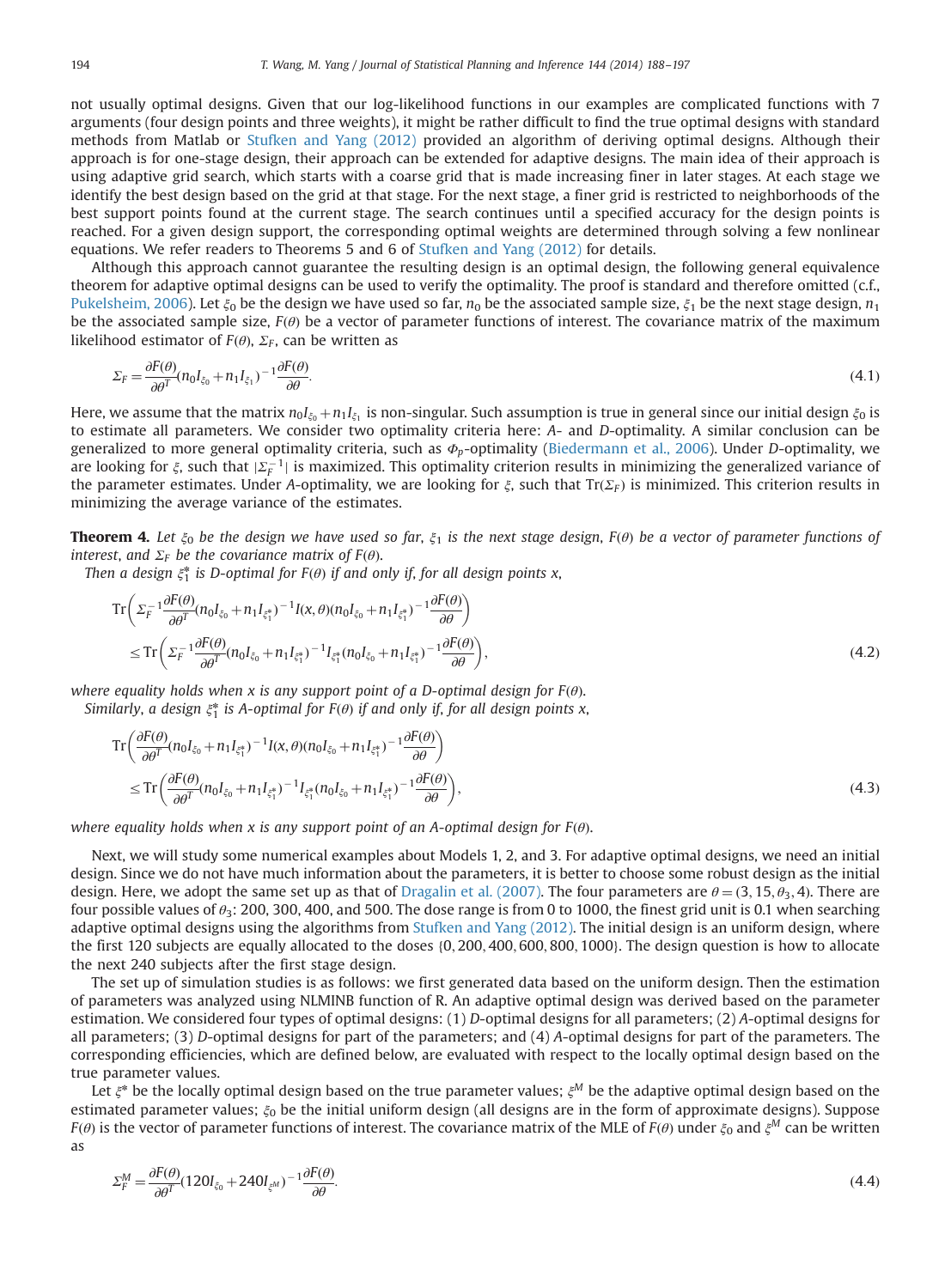<span id="page-7-0"></span>The covariance matrix of the MLE of  $F(\theta)$  under  $\xi^*$  can be written as

$$
\Sigma_F^* = \frac{\partial F(\theta)}{\partial \theta^T} (360 I_{\xi^*})^{-1} \frac{\partial F(\theta)}{\partial \theta}.
$$
\n(4.5)

The D-efficiency is defined as

$$
eff_{\xi^M}^D = \left(\frac{|\Sigma_F^*|}{|\Sigma_F^M|}\right)^{1/s},\tag{4.6}
$$

where s is the dimension of matrix  $\Sigma_F^M$ . The A-efficiency is defined as

$$
eff_{\xi^M}^A = \frac{\operatorname{Tr}(\Sigma_F^*)}{\operatorname{Tr}(\Sigma_F^M)}.\tag{4.7}
$$

Notice that both (4.6) and (4.7) are evaluated under the true parameter values. The D- and A-efficiencies of the uniform design, denoted by  $\it eff^{D}_{\xi^U}$  and  $\it eff^{A}_{\xi^U}$ , respectively, are computed in the similar fashion. Here, the uniform design means that  $(120+240)$  subjects are equally allocated to the doses  $(0, 200, 400, 600, 800, 1000)$ . The relative efficiency between the adaptive optimal design and the uniform design is also computed.

In the following six tables, we present the simulation results for some selected parameters for Models 1, 2 and 3. The simulation was repeated 1000 times for each combination of the model and parameter values. For each estimated parameter values, the four types of optimal designs were derived. For each derived adaptive optimal design, its optimality has been verified through the modified general equivalence theorem (Theorem [4](#page-6-0)). The mean values of efficiencies are reported. The corresponding standard deviations are also reported in brackets.

**Example 1.** Model 1 with known variance. Tables 1 and [2](#page-8-0) summarize the simulation results for  $(\theta_1, \theta_2, \theta_3, \theta_4)$  and  $(\theta_1, \theta_2, \theta_3)$ , respectively. Notice that some parameter values are much larger than the others, thus the corresponding variances likely dominate those of the others. Since A-optimal design is to minimize the summation of the variances of the corresponding MLE, A-optimal design could be mainly influenced by those parameters with larger values. To avoid this, we consider the summation of the "normalized" variances, i.e., A-optimal design here is to minimize  $\sum Var(\hat{\theta}_i)/\hat{\theta}_i$ . The same procedure is<br>applied to 4-optimal designs in other examples applied to A-optimal designs in other examples.

From Tables 1 and [2,](#page-8-0) we can see that D-efficiencies of the adaptive optimal designs are good in general, range from 0.87 to 0.92 for  $(\theta_1, \theta_2, \theta_3, \theta_4)$ , and range from 0.81 to 0.86 for  $(\theta_1, \theta_2, \theta_3)$ . On the other hand, the A-efficiencies are relatively small, especially for [Table 2,](#page-8-0) where they range from 0.56 to 0.67. However, the adaptive optimal designs perform significantly better than the uniform designs. For one case (A-optimality in [Table 2](#page-8-0) when  $\theta_3 = 300$ ), the relative efficiency is 1.91, which means we can expect that adaptive optimal designs save 48% sample size compared to the uniform designs. The smallest relative efficiency is 1.06 (D-optimality in Table 1 when  $\theta_3 = 500$ ). In fact, the adaptive design has high efficiency in this case (0.92). The relative efficiency is small due to the relatively high efficiency of uniform design (0.86).

# **Example 2.** Model 2 with unknown coefficient of variance  $\lambda = 0.33$ .

[Tables 3](#page-8-0) and [4](#page-8-0) show that D-efficiencies of the adaptive optimal designs are good for most cases (above 0.84) except for the two cases when  $\theta_3 = 500$ , which are 0.75 and 0.69, respectively. A-efficiencies are again relatively small, ranging from 0.65 to 0.78. An interesting observation is that A-efficiencies are almost identical for both tables with very small difference. Just like Example 1, the adaptive optimal designs perform better than the uniform designs. For one case (A-optimality in [Table 4](#page-8-0) when  $\theta_3 = 200$ ), the relative efficiency of the adaptive optimal design and the uniform design is 2.91, which means we can expect that the adaptive optimal design saves 64% of the sample size compared to the uniform design. Interestingly, the adaptive optimal design is not highly efficient (0.65) at this case. But the uniform design is also very inefficient (0.22). The smallest relative efficiency is 1.13 (D-optimality in [Table 3](#page-8-0) when  $\theta_3 = 400$ ). This is due to the fact that uniform design already has 84% efficiency, which means not much gain can be expected.

**Example 3.** Model 3 with known coefficient of variance  $\lambda = 0.33$ .

| Table 1                                                                |  |
|------------------------------------------------------------------------|--|
| D- and A-efficiencies for $(\theta_1, \theta_2, \theta_3, \theta_4)$ . |  |

| $\theta_3$                                                            | 200        | 300        | 400        | 500        |
|-----------------------------------------------------------------------|------------|------------|------------|------------|
| $\mathit{eff}^D_{\xi^M}$                                              | 0.87(0.10) | 0.92(0.05) | 0.90(0.05) | 0.92(0.04) |
| $\mathit{eff}^D_{\xi^U}$                                              | 0.58       | 0.80       | 0.78       | 0.86       |
| $\mathit{eff}^D_{\xi^M}/\mathit{eff}^D_{\xi^U}$                       | 1.51(0.17) | 1.15(0.06) | 1.16(0.07) | 1.06(0.05) |
| $\mathit{eff}^{A}_{\xi^{M}}$                                          | 0.77(0.20) | 0.82(0.14) | 0.75(0.16) | 0.75(0.13) |
| $\mathit{eff}^{A}_{\xi^{U}}$                                          | 0.45       | 0.47       | 0.64       | 0.60       |
| $\mathit{eff}^{A}_{\mathit{E}^{M}}/\mathit{eff}^{A}_{\mathit{E}^{U}}$ | 1.72(0.46) | 1,73(0.30) | 1.18(0.26) | 1.25(0.22) |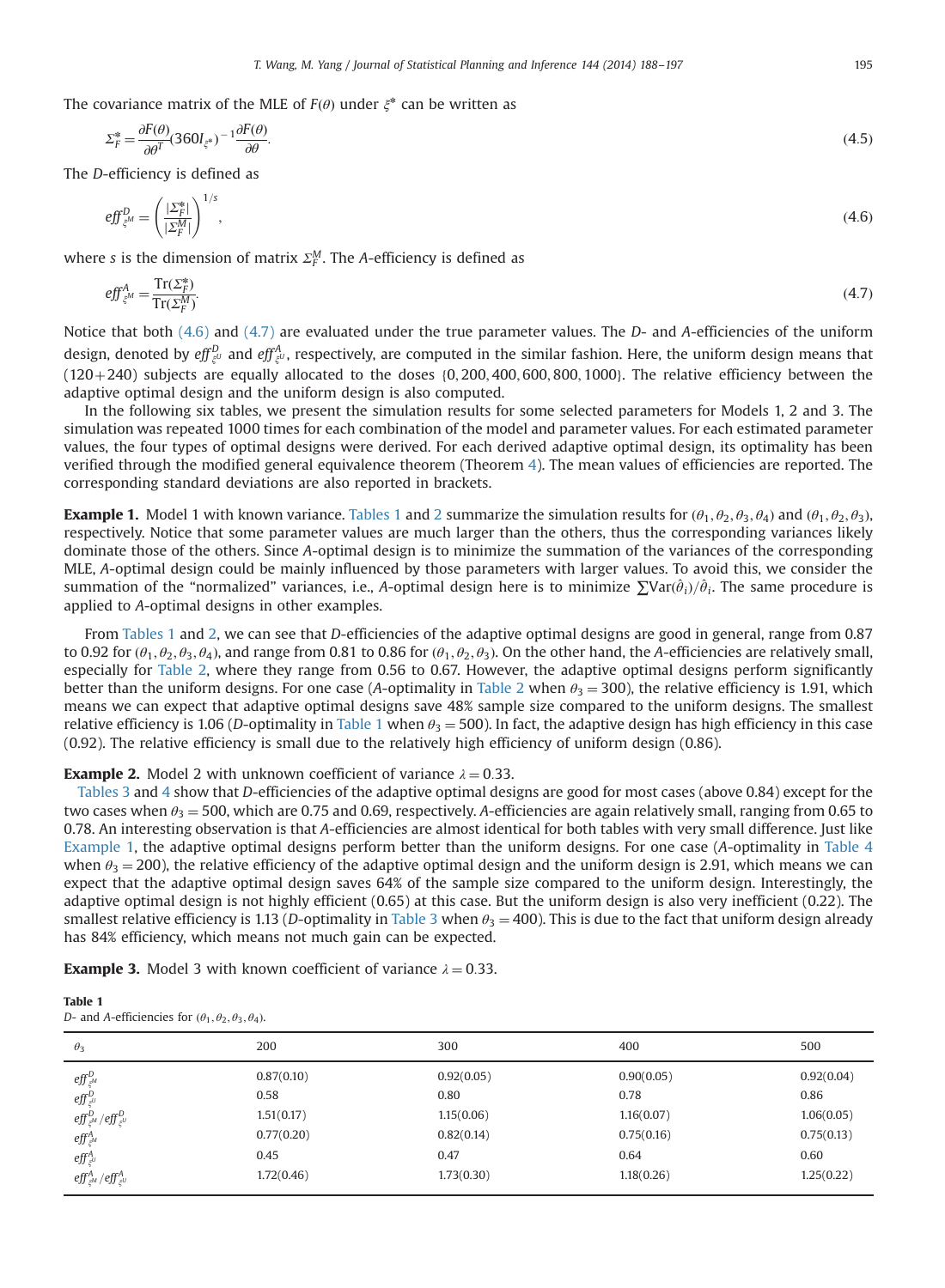<span id="page-8-0"></span>

| Table 2                                                      |  |
|--------------------------------------------------------------|--|
| D- and A-efficiencies for $(\theta_1, \theta_2, \theta_3)$ . |  |

| $\theta_3$                                                                                                                         | 200        | 300        | 400        | 500        |
|------------------------------------------------------------------------------------------------------------------------------------|------------|------------|------------|------------|
| $\mathit{eff}^D_{\xi^M}$                                                                                                           | 0.81(0.09) | 0.84(0.07) | 0.84(0.06) | 0.86(0.06) |
| $\begin{array}{l} \displaystyle \mathit{eff}^D_{\xi^U} \\ \displaystyle \mathit{eff}^D_{\xi^M}/\mathit{eff}^D_{\xi^U} \end{array}$ | 0.64       | 0.62       | 0.68       | 0.77       |
|                                                                                                                                    | 1.27       | 1.34(0.11) | 1.24(0.09) | 1.11(0.08) |
| $\mathit{eff}^{A}_{\xi^{M}}$                                                                                                       | 0.56(0.23) | 0.67(0.18) | 0.65(0.20) | 0.65(0.18) |
| $\mathit{eff}^{A}_{\xi^{U}}$                                                                                                       | 0.53       | 0.35       | 0.56       | 0.52       |
| $\mathit{eff}^{A}_{\xi^{M}}/\mathit{eff}^{A}_{\xi^{U}}$                                                                            | 1.07(0.43) | 1.91(0.52) | 1.17(0.35) | 1.26(0.35) |
|                                                                                                                                    |            |            |            |            |

#### Table 3

D- and A-efficiencies for  $(\theta_1, \theta_2, \theta_3, \theta_4, \lambda)$ .

| $\theta_3$                                                                              | 200        | 300        | 400        | 500        |
|-----------------------------------------------------------------------------------------|------------|------------|------------|------------|
| $\mathit{eff}^D_{\xi^M}$                                                                | 0.87(0.13) | 0.95(0.05) | 0.95(0.03) | 0.75(0.15) |
|                                                                                         | 0.47       | 0.81       | 0.84       | 0.45       |
| $\mathit{eff}^{D}_{\xi^{U}}$<br>$\mathit{eff}^{D}_{\xi^{M}}/\mathit{eff}^{D}_{\xi^{U}}$ | 1.86(0.29) | 1.17(0.06) | 1.13(0.04) | 1.66(0.33) |
| $\mathit{eff}^{A}_{\xi^{M}}$                                                            | 0.65(0.28) | 0.82(0.13) | 0.81(0.12) | 0.78(0.11) |
| $\mathit{eff}^{A}_{\xi^{U}}$                                                            | 0.22       | 0.36       | 0.56       | 0.45       |
| $\mathit{eff}^{A}_{\mathit{E}^{M}}/\mathit{eff}^{A}_{\mathit{E}^{U}}$                   | 2.90(1.26) | 2.25(0.37) | 1.46(0.22) | 1.76(0.24) |

#### Table 4

D- and A-efficiencies for  $(\theta_1, \theta_2, \theta_3, \theta_4)$ .

| $\theta_3$                                                                  | 200        | 300        | 400        | 500        |
|-----------------------------------------------------------------------------|------------|------------|------------|------------|
| $\mathit{eff}^D_{\xi^M}$                                                    | 0.84(0.16) | 0.94(0.05) | 0.94(0.04) | 0.69(0.13) |
|                                                                             | 0.39       | 0.77       | 0.81       | 0.38       |
| $\mathit{eff}^D_{\xi^U}$<br>$\mathit{eff}^D_{\xi^M}/\mathit{eff}^D_{\xi^U}$ | 2.18(0.40) | 1.22(0.07) | 1.16(0.05) | 1.81(0.34) |
| $\mathit{eff}^{A}_{\xi^{M}}$                                                | 0.65(0.28) | 0.82(0.13) | 0.81(0.13) | 0.78(0.11) |
| $\mathit{eff}^{A}_{\xi^{U}}$                                                | 0.22       | 0.36       | 0.55       | 0.45       |
| $\mathit{eff}^A_{\varepsilon^M}/\mathit{eff}^A_{\varepsilon^U}$             | 2.91(1.27) | 2.25(0.37) | 1.46(0.22) | 1.76(0.24) |

[Tables 5](#page-9-0) and [6](#page-9-0) show that D-efficiencies of the adaptive optimal designs are just moderate, range from 0.67 to 0.76 for  $(\theta_1, \theta_2, \theta_3, \theta_4)$ , and range from 0.60 to 0.71 for  $(\theta_1, \theta_2, \theta_3)$ . A-efficiencies of the adaptive designs are even worse, range from 0.32 to 0.47. Surprisingly, unlike the previous two examples, the adaptive optimal designs do not always perform better than uniform designs. In fact, among 16 cases, the adaptive optimal designs perform better in 5 cases, perform equivalently in 2 cases, and perform worse in 9 cases. We found that the variances of the estimation in this example are much larger than the counterparts of [Examples 1 and 2](#page-7-0). The poor estimation maybe the reason why the adaptive designs are not so efficient. Another interesting observation is that, when  $\theta_1 = 200$ , the relative efficiency is 1.9 under A-optimality for  $(\theta_1, \theta_2, \theta_3, \theta_4)$ . Surprisingly, with the same set up except that the parameters of interest are  $(\theta_1, \theta_2, \theta_3)$ , the relative efficiency becomes 0.59. After we checked the corresponding variance–covariance matrices, we found that the variance of  $\theta_4$  under the uniform design is significantly larger than others. This causes the A-efficiency of the uniform design in the first case to be significantly lower than that of the second case.

# 5. Discussion

Adaptive optimal design approach is a practical remedy of "locally" optimal designs for nonlinear models. Focusing on three different Sigmoid  $E_{max}$  models, we derive the simple formats for adaptive optimal designs regardless of the optimality criteria or parameters of interest. The simple formats are helpful for us to derive some specific adaptive optimal designs numerically. A modified general equivalence theorem is developed to verify the optimality.

Simulation studies show that the adaptive optimal designs perform better than the corresponding uniform designs in general, but not always. The performance of the adaptive optimal designs depends on the quality of the initial estimation of parameters, which relies on the initial design and the sample size. How to select a good initial design? Without good knowledge of unknown parameters, either Bayesian optimal design or minimax design can be a good choice. Such optimal problems are in general